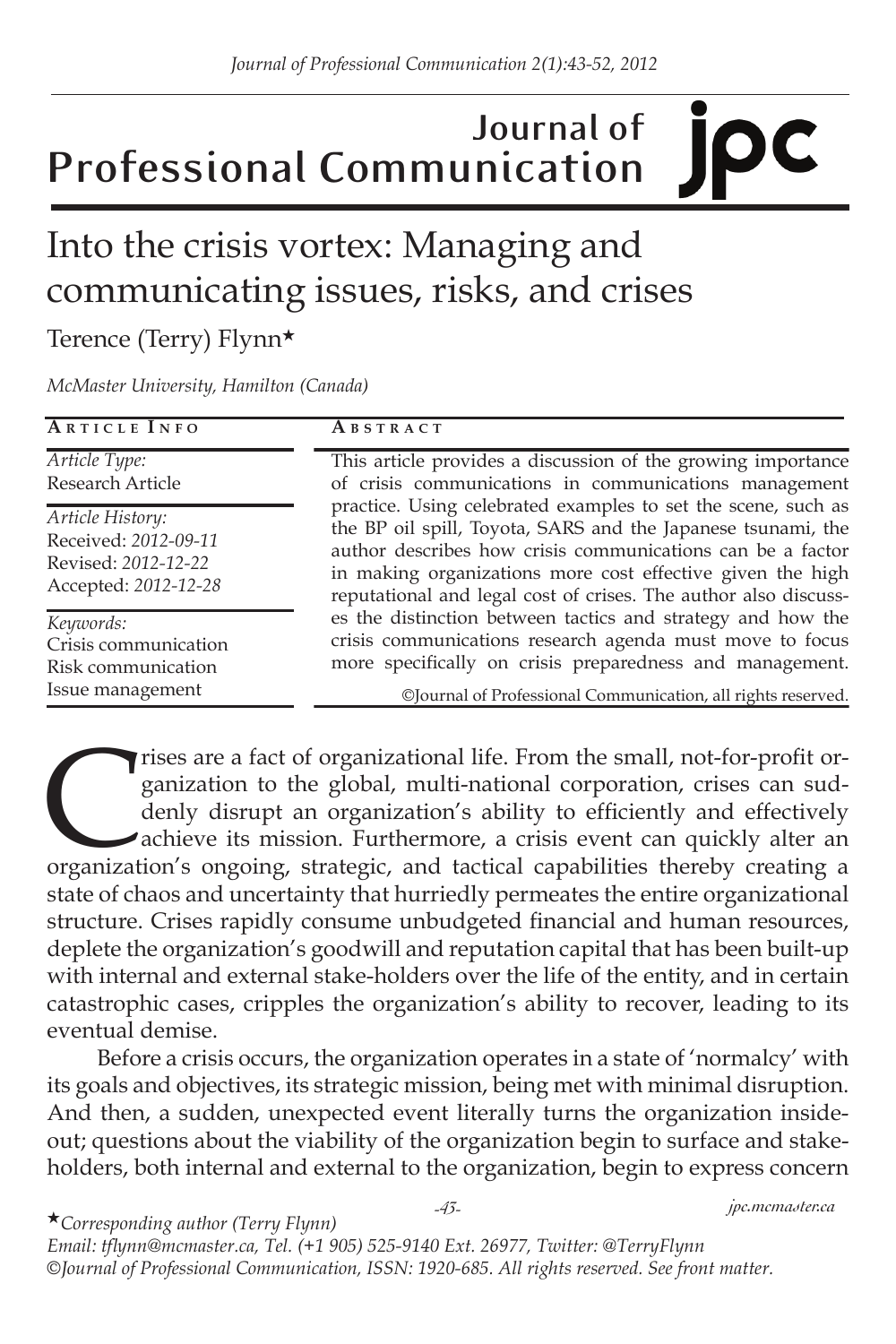about their safety and their future livelihood. Just think about some of the more recent organizational crises: the BP oil spill; the Toyota accelerator crisis; the Walkerton water crisis; and the Maple Leaf Food listeriosis recall. These crises represent names of places, organizations, and events that now describe horrific events and invoke powerful images and traumatic reactions. These were crises that garnered international media and governmental attention and disabled many of the organizations that were caught in their wake. And yet, they are also only a handful of the thousands of crises that have befallen North America in the two decades. These new crises join an already growing list of historic crises like the Hurricane Katrina, SARS, Exxon Valdez oil spill, the space shuttle Challenger and Columbia explosions, the environmental contamination in Love Canal, New York, and the Bhopal (Union Carbide) disaster. It is safe to say that these crises have literally changed the way we work and live.

#### The cost of organizational crisis

The economic, social, and political fallout from these crises have been dramatic and costly. The price tag of cleaning up the Exxon Oil spill in Valdez Alaska was reported to be more than \$2 billion, while the lawsuits and legal costs totaled an additional \$5 billion (Barton, 2001). In Canada, the discovery of the SARS virus and the subsequent death of 44 people (Health Canada, 2003) had an immediate impact on the travel and tourism industry in Toronto. Conferences and concerts were cancelled, corporations refused to allow their employees to travel to the city, and hotels and restaurants were forced to close during the pinnacle of the crisis. According to economic reports, the net cost to the Canadian economy during the spring and summer of 2003 "could reduce Canadian economic growth by an annualized 1% to 1.5% in the second quarter, producing a net loss of up to \$1.5 billion as foreigners curtail travel to Canada and companies redirect their business activities" (Business Week, 2003).

According to a study conducted by a Zurich-based, international reinsurance company, "the annual insured costs from disasters around the world since 1987 lay in the range of \$10-60 billion, with an average of \$6 billion for man-made disasters and \$14 billion for natural catastrophes" (Coleman, 2004,

This article is excerpted from the author's unpublished doctoral thesis titled, "Organizational crisis public relations management in Canada and the United States: Constructing a predictive model of crisis preparedness" completed at Syracuse University (Flynn, 2005).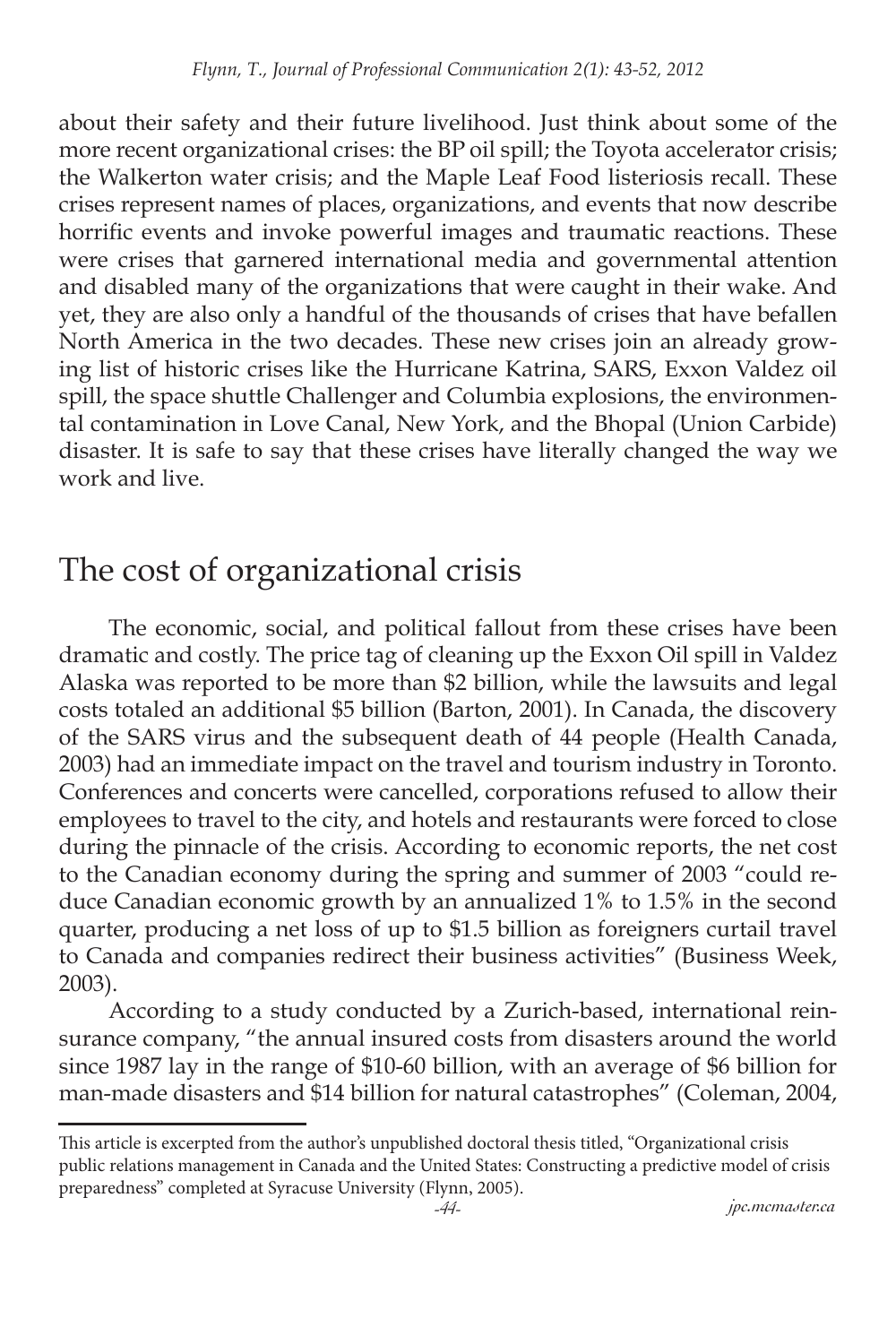p. 3). In 2011 alone, "the insurance industry and government-funded insurance programs paid out a record \$105 billion of natural-disaster claims… for events including the earthquake and tsunami that hit Japan and floods in Thailand" (Suess, 2012). And more recently, the estimated insured losses caused by Superstorm Sandy is between \$10-20 billion and the total economic damage will range from \$30-50 billion, according to EQECAT, a leading catastrophe modelling firm (2012). These costs represent only reportable insured costs and do not include expenditures that were not recovered due to the strict adherence to insurance regulations and policies.

Some crises result in both short-term, fixed recovery costs and longerterm regulatory costs. In 1984 more than 3,800 people died in Bhopal India after "a deadly gas, methyl isocyanate, was released into the atmosphere surrounding the plant due to operator error, faulty systems design, and poor plant management" at a Union Carbide chemical production facility (Mitroff, 2004, p. 37). This crisis, and a subsequent release of the same chemical, methyl isocyantate, at a similar Union Carbide facility in Institute, West Virginia, increased concern and anxiety for individuals and families living near these types of facilities. As a result of these accidents, and a number of other chemical industry crises in the late 1970s and early 1980s, new and more stringent regulatory standards were established to force companies to disclose information on environmental, health, and safety matters to the public (Gutteling  $&$ Wiegman, 1996). At the same time the U.S Congress passed the Community Right-to-Know Law, Title III of the Superfund Amendments and Reauthorization Act (SARA), mandating manufacturing sites that have known or potential environmental impacts to develop and implement a Community Relations Program (CRP) to exchange information with the public about the ongoing environmental restoration activities at the site (Forrest & Hix Mays, 1997). As a result of growing, negative public opinion of the chemical industry, and the increasing power and media skills of local and national environmental advocacy groups, the chemical industry was forced to open doors, release health and safety information to the public and forever changing the way in which organizations practiced community and public relations (Forrest & Hix Mays, 1997). The increased cost of regulatory compliance for the chemical industry and other manufacturing sectors was a direct result of these crisis events.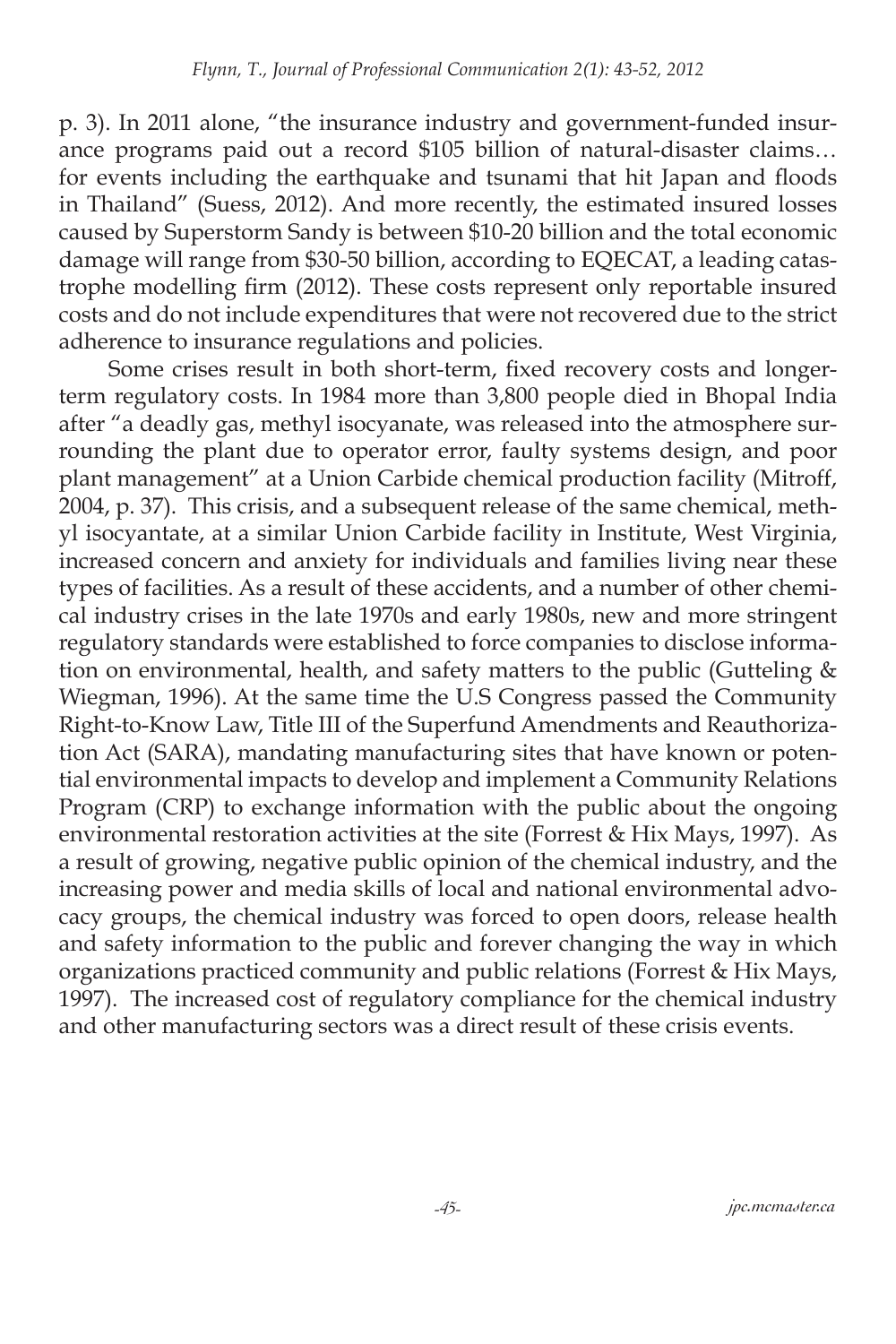### A need for management: Chemicals, cows and chaos

The mismanagement of these crises has had a bottom-line impact on how the manufacturing industry, for example, now operates within North America. While it is almost impossible to calculate the overall direct and indirect costs of regulation – a 1997 estimate from the U.S. Environmental Protection Agency put the cost of compliance at about \$147 million – simply put, it has forced, through threat of felony charges, the establishment of crisis management and communications systems within highly regulated industries such as the chemical industry (BrainBank, 1997).

Canada has had the misfortune of experiencing a number of non-industrial crises involving public health issues such as the SARS outbreak, the E-coli water contamination in Walkerton, and the discovery of mad cow's disease in a herd of beef cattle in Alberta, in recent years. Government-initiated public inquires and program reviews have attempted to understand the causes of these crises and have generally concluded that organizational mismanagement, lack of crisis preparedness, and ineffective systems of public communications either lead to, or worsened, the crisis thereby impacting the eventual organization's eventual response (Government of Ontario, 2002; Health Canada, 2003). These public inquires and program reviews have also had a profound societal effect changing the way Canadians, and the world, view the safety of public water systems and the increasing threat of global, communicable public diseases and the complex integration of the North American food supply.

Natural diseases, such as earthquakes, forest fires, tornadoes, and hurricanes have also tested local, state and provincial governments' abilities to respond to the public's instant need for information. The 24/7 news cycle and the advancement of digital broadcasting technology has increased the need for public and private sector organizations to plan for, and be able to efficiently and effectively respond to, crisis events. The organizational challenge however rests with understanding what comes first: the ability of the organization's management team to develop a culture of leadership, feedback, communications, anticipation, preparedness and learning within the organization or the much simpler route of preparing the obligatory crisis management and communications plan and hoping that a crisis never happens.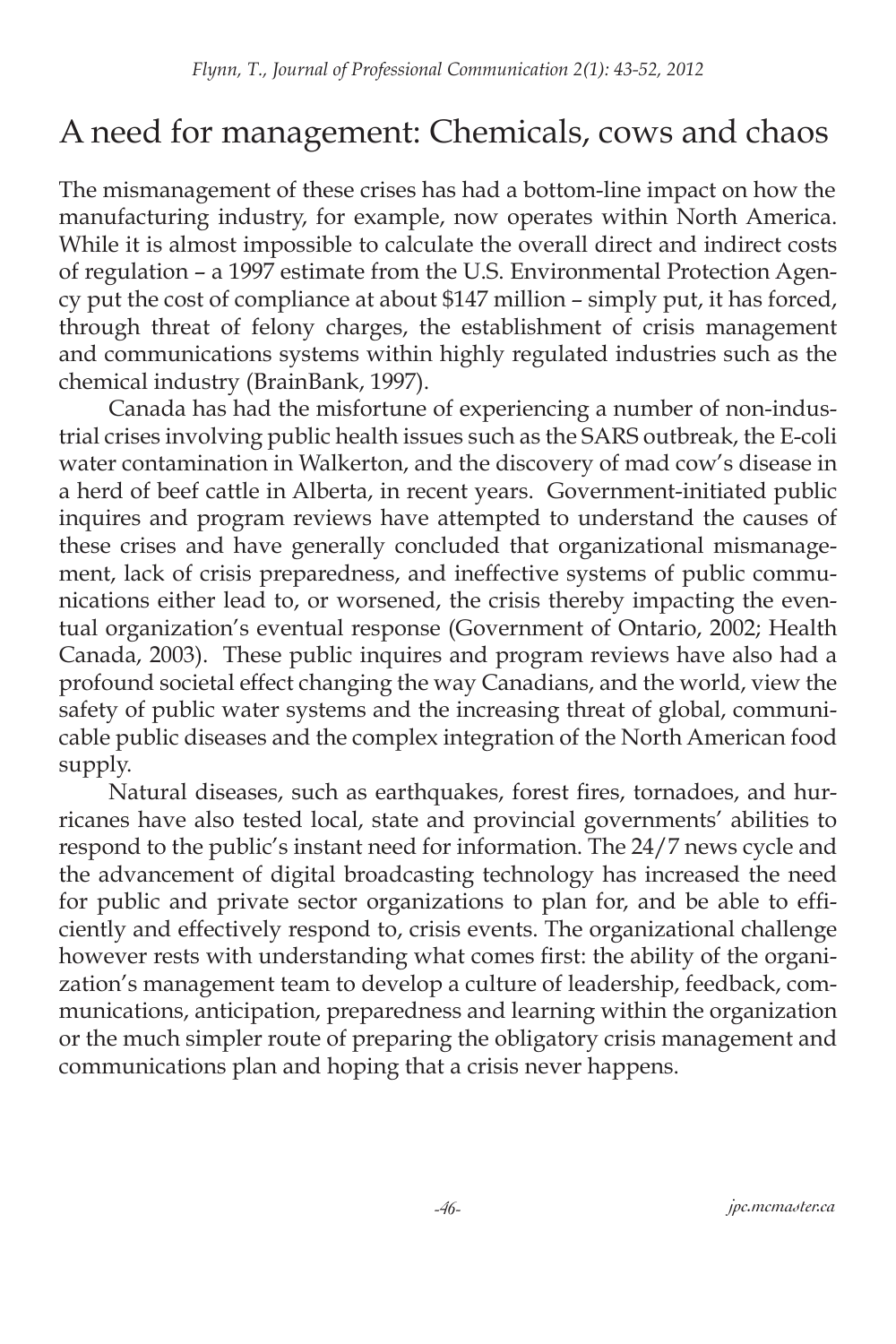#### The 'how to' approach

Since 1990, the Institute of Crisis Management (ICM) has tracked business crisis news stories reported in some 1,500 newspapers, newsmagazines, newsletters and wire services worldwide resulting in more than 160,000 records of business crises (ICM, 2012). On average, there have been nearly 8,000 worldwide crisis news stories published each year. The Institute documented, in its 2011 ICM Crisis Report, that while big names like Penn State, News Corporation, BP, Tokyo Electric Power and Goldman Sachs dominated the coverage, overall coverage in 2011 stayed the same as the previous year with more than 7,000 reported stories (ICM, 2012). This synopsis of crisis coverage confirms that crises are a growing part of our daily organizational and personal lives.

As complex and chaotic as crises are, so too is the study of an organizational crisis. While there has been a great expansion in the depth and breadth of crisis literature over the last twenty years, the overwhelming majority of that literature focuses on prescriptive, 'how to' approaches to crisis management. There are now hundreds of journal articles and "how-to" manuals waiting to be read. From *Managing The Unthinkable* (Pearson, Clair & Kovoor-Misra, 1997) to *Managing The Unexpected* (Weick & Sutcliffe, 2001) and from *When You Are The Headline* (Irvine, 1987) to *When It Hits The Fan* (Meyers & Holusha, 1986). Better yet, those who are interested in knowing how to design a crisis management system should turn to *Risk Managers Key To Crisis Planning* (Roberts, 2001), or *The Crisis Management Shell Structure* (Heath, 1998), or *A Strategic Approach To Managing Crises* (Burnett, 1998), for some "hands-on" advice and applied research.

There are also thousands of other articles in business magazines, newspapers, and on the Internet that provide the typical "post-crisis" counsel that are now available on the World Wide Web search engines as a result of the 9/11 attacks and the ongoing threat of terrorism in the United States (Hymowitz, 2001; Pope, 2001; Useem, 2001; Walsh, 2001).

Alternatively, there is very little empirical research on the antecedents to crisis management that enable an organization to successfully condition and prepare itself for the "unthinkable". Therefore, there is a going need to look beyond the obvious, to look at the conditions within an organization that enable it to successfully anticipate and lead itself through a crisis. In particular, this crisis management and communications research should explore the contribution of leadership (Bass, 1990; Byrd, 1987; House & Aditya, 1997; Valle, 1999), organizational culture (Barney, 1986), crisis public relations excellence (Grunig, 1992; Marra, 1997), the crisis perception mindset (Pauchant & Mitroff,

*-47- jpc.mcmaster.ca*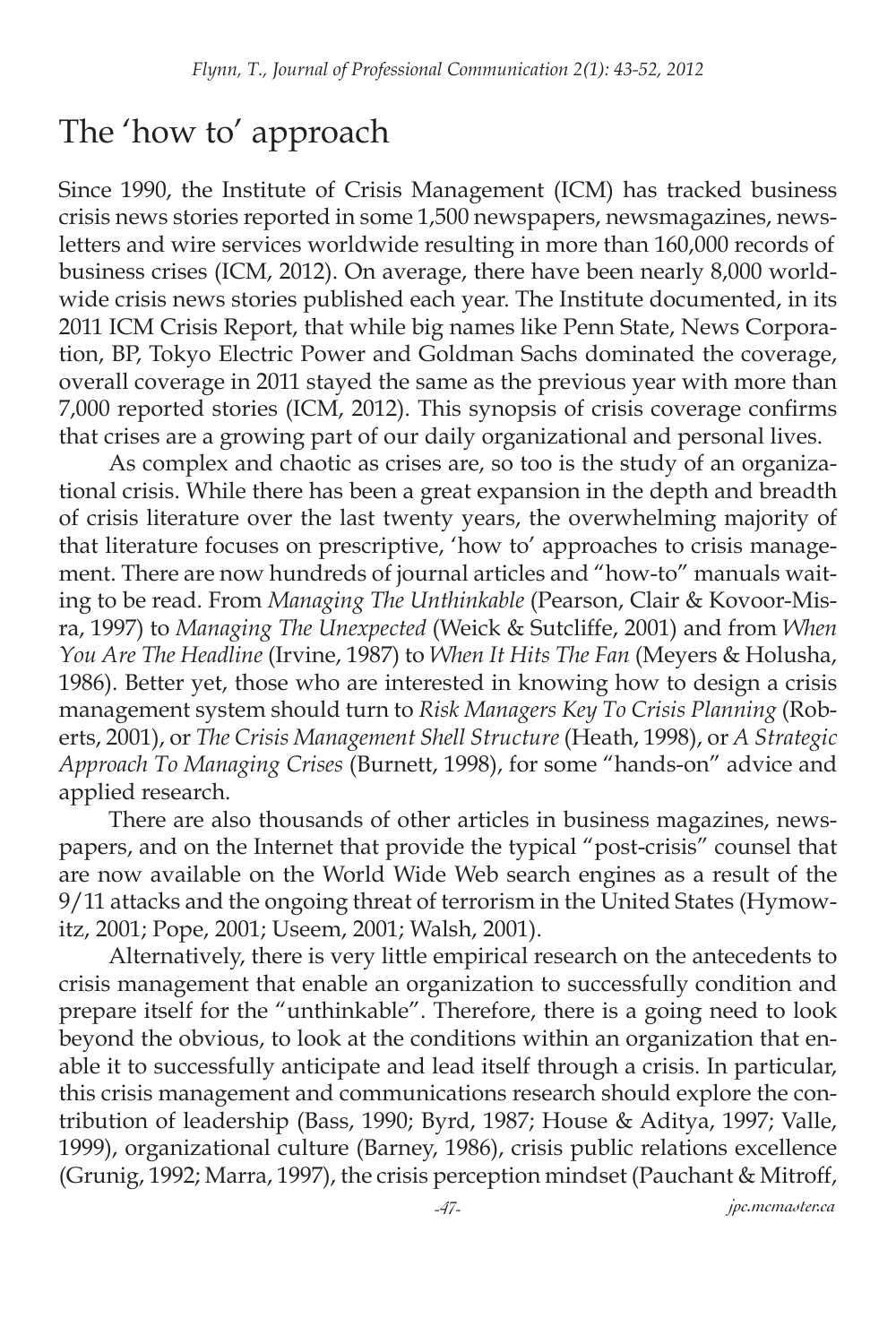Mitroff, 1992), crisis management (Barton 2001; Fink, 1986; Nudell & Antokol 1988) organizational learning (Elliott, Smith, & McGuinnes, 2000: Roux-Dufort, 2000) and crisis preparedness in an attempt to build a theory of organizational crisis public relations management.

#### The Research Issue

Over the last twenty years, public relations and management scholars have written countless descriptive reviews and qualitative studies based on a series of well-known organizational crises. From these case studies they have, individually and collectively, proposed a series of prescriptive measures that organizations could enact to better manage the outcome of crisis events. Some of these crisis preparedness steps include writing a plan, establishing a team, conducting media training, executing simulations and running table-top exercises. More recently, a number of organizational researchers have developed, and empirically tested, a set of variables that go beyond the obvious "how to" steps to determine how organizational managers perceive variables such as culture, structure, and response systems impact an organization's level of crisis preparedness (Mitroff, 2004; Pauchant & Mitroff, 1992; Pearson & Clair, 1998; Sheaffer & Mano-Negrin, 2003).

One area of organizational crisis preparedness that has not been systematically studied is the role of public relations within the crisis response and management system. To date, the majority of the research has used managers or management students as the studied populations. As a result there is a significant scarcity of information on how organizational communicators, most notably public relations managers, perceive organizational variables such as leadership, organizational culture, and crisis management response systems as they relate to the preparedness of the organization to successfully manage a crisis event. Furthermore, an organization's ability to recover from a crisis event is dependent on its ability to quickly establish a communication link between the internal and external stakeholder groups as well as those individual or groups that are, or believe to be, affected by the crisis. Therefore, public relations managers and practitioners play a critical role in reacting, responding and recovering to and from crises. Additionally, research has shown that the value of public relations to an organization dramatically increases when public relations practitioners effectively respond to the dominant coalition's demand for effective public relations during a crisis (Dozier, Grunig, & Grunig, 1995). The challenge however, for public relations professionals, is in estab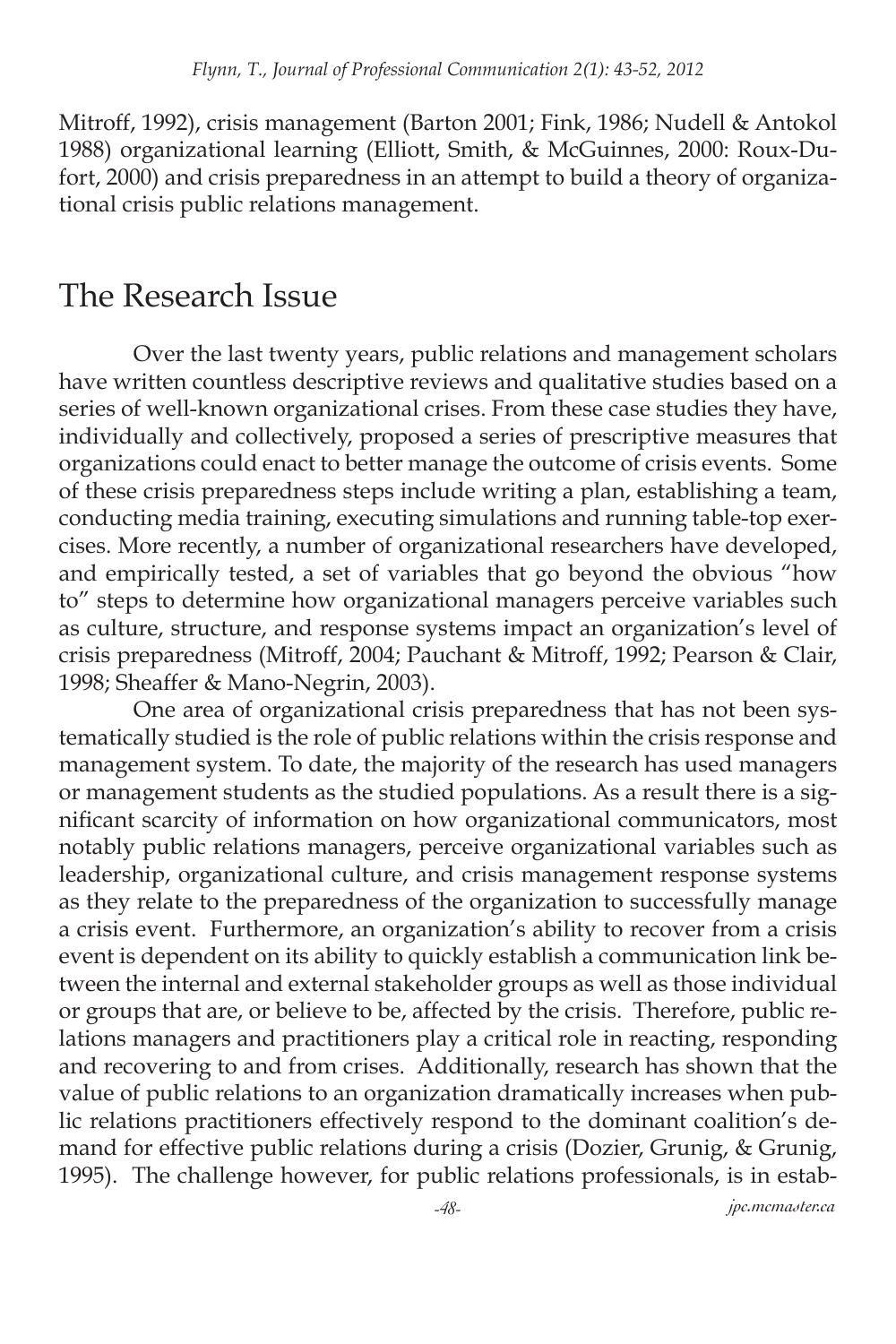lishing that demand in order to deliver excellent public relations; why does it take a crisis to increase the value of public relations within an organization? If organizational research could show a connection between the role of public relations and crisis preparedness, would that kick start the demand for public relations?

#### Understanding the Vortex

The opportunity to be involved in this special issue reflects my deep interest in the field of crisis communications and management. From my early days as a communications consultant to my current role as a teacher and researcher, either I followed crises or crises followed me. What struck me about the companies that I helped to respond and recover from crisis events is that many of them were unprepared – they truly didn't think it could happen to them. As a result, it took greater enterprise and leadership to find and enact the "new normal" for these organizations.

My doctoral research at Syracuse University was focused on understanding the conditions for crisis preparedness and mitigation – in the wake of both the Walkerton Water Crisis (2000) and the 9/11 attacks on New York and Washington (2001). I was, and still am, curious on why some organizations do better than others when faced with an event that suddenly disrupts their ability to effectively and efficiently achieve their organizational mission (Flynn, 2002). Over the last few years I have actively been surveying Canadians on how certain organizations have done in responding to significant crisis events. In 2009 I wrote a technical report that detailed Canadian's perceptions of how Maple Leaf Foods communicated during the listeriosis contamination crisis that resulted in the deaths of 22 consumers (Flynn, 2009). The research results published in that report confirmed the theoretical model that I proposed in my dissertation that showed that crisis preparedness is dependent on six organizational attributes: leadership, mindset, culture, communications, management systems, and organizational learning (Flynn, 2005). Those organizations that embrace these attributes stand a better chance of getting back on their horse and leading the organization to their "new normal" state.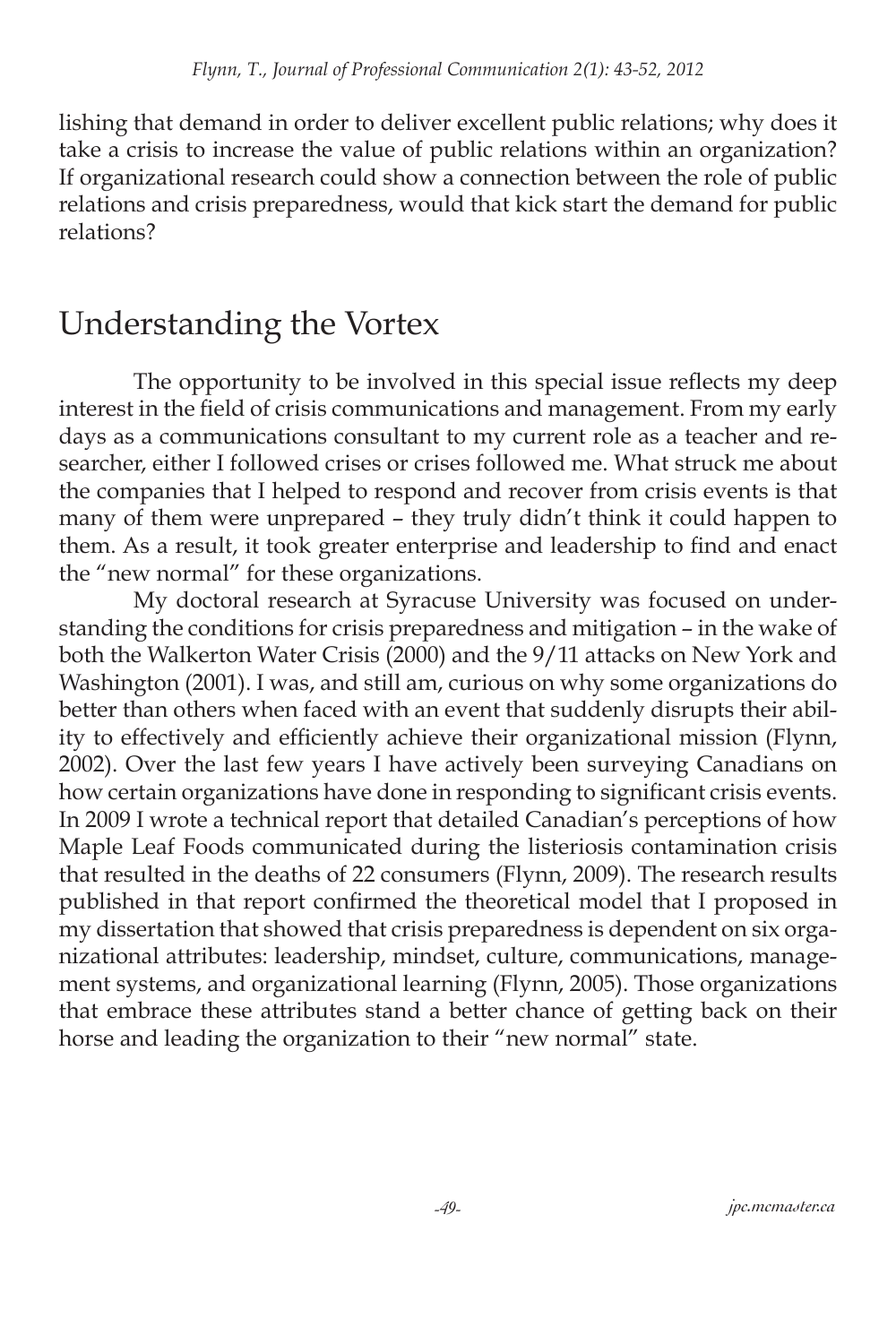#### References

- Barney, J.B. (1986). Organizational culture: Can it be a source of sustained competitive advantage? *Academy of Management Review*, *2*, 656-665.
- Barton, L. (2001). *Crisis in organizations II: Managing communications in the heat of chaos*. Cincinnati, OH: South-Western
- Bass, B.M. (1990). *Bass & Stogdill's handbook of leadership: Theory, research and managerial applications* (3rd ed.). NYC: The Free Press
- BrainBank. (1997). Environmental issues: Emergency planning and community rightto-know Act. Retrieved from http://www.cftech.com/BrainBank/MANU FACTURING/EnvironIss.html
- Burnett, J.J. (1998). A strategic approach to managing crises. *Public Relations Review*, 24, 475-488
- Business Week. (2003, May 1). *SARS leaves a scar on Toronto.* Retrieved from http:// www.businessweek.com:/print/bwdaily/dnflash/may2003/ nf2003051\_7814.htm
- Byrd, R.E. (1987). Corporate leadership skills: A new synthesis. *Organizational Dynamics*, 16, 34-43.
- Coleman, L. (2004, March). The frequency ad cost of corporate crises. *Journal of Contingencies and Crisis Management,* 12, 1, 2-13.
- Dozier, D. M., Grunig, L.A., & Grunig, J.E. (1995). *Manager's guide to excellence in public relations and communication management.* Mahwah, NJ: Lawrence Erlbaum Associates.
- Elliott, D., Smith, D., & McGuinnes, M. (2000). Exploring the failure to learn: Crises and the barriers to learning. *Review of Business*, 21, 17-25.
- EQECAT. (November 1, 2012). *Post-landfall loss estimates for Superstorm Sandy released.*  Retrieved from http://www.eqecat.com/catwatch/post-landfall-loss-esti mates-superstorm-sandy-released-2012-11-01/
- Fink, S. (1986). *Crisis management.* NYC: AMACOM.
- Flynn, T.T. (2002). Crisis Leadership: Lessons from 9/11. *Counselor's Academy Monograph.* Public Relations Society of America. New York, NY.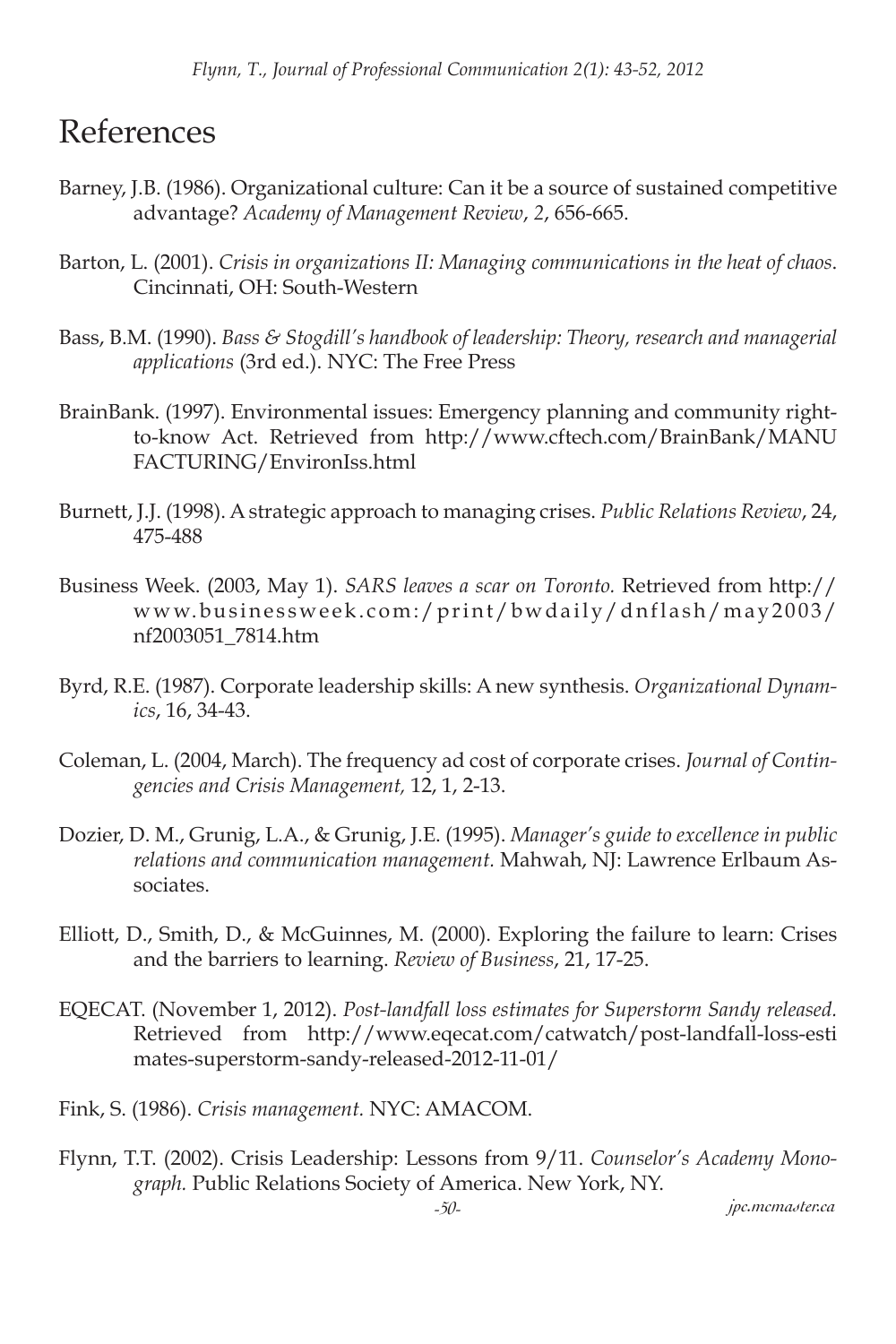- Flynn, T.T. (2005). *Organizational crisis public relations management in Canada and the United States: Constructing a predictive model of crisis preparedness.* Unpublished doctoral dissertation.
- Flynn, T.T. (2009). *Authentic crisis leadership and reputation management: Maple Leaf Foods and the 2008 listeriosis crisis.* Toronto, ON: Leger Marketing.
- Forrest, C.J. & Hix Mays, R. (1997). *The practical guide to environmental community relations.* New York: John Wiley & Sons, Inc.
- Government of Ontario. (2002). *Part one report of the Walkerton Commission of Inquiry.* Toronto, ON: The Queen's Printer.
- Grunig, J.E. (1992). Communication, public relations, and effective organizations: An overview of the book. In J.E. Grunig (Ed.), *Excellence in public relations and communication management* (pp.1- 28). Hillsdale, NJ: Lawrence Erlbaum Associates.
- Gutteling, J M. & Wiegman, O. (1996). *Exploring risk communication*. The Netherlands: Kluwer Academic Publishers.
- Health Canada. (2003). *Renewal of public health in Canada: A report of the National Advisory Committee on SARS and public health*. Ottawa, ON: The Queen's Printer.
- Heath, R. (1998). Dealing with the complete crisis: The crisis management shell structure. *Safety Science,* 30, 139-150.
- House, R.J., & Aditya, R.N. (1997). The social scientific study of leadership: Quo vadis? *Journal of Management*, 23, 409-473.
- Hymowitz, C. (2001, November 13). In the lead: In times of trouble, the best leaders listen to dissenters. *The Wall Street Journal*, p. B1.
- Institute for Crisis Management. (2012, May). *Annual ICM crisis report: News coverage of business crises during 2011*, Volume 21 (1). http://crisisconsultant.com/wpcontent/uploads/2012/07/2011CrisisReportICM-1.pdf
- Irvine, R.B. (1987). *When you are the headline: Managing a major news story.* Homewood, IL: Dow Jones-Irwin.
- Marra, F.J. (1997). *New mindset required for excellent crisis public relations.* Perth: Curtin University Working Paper Series.